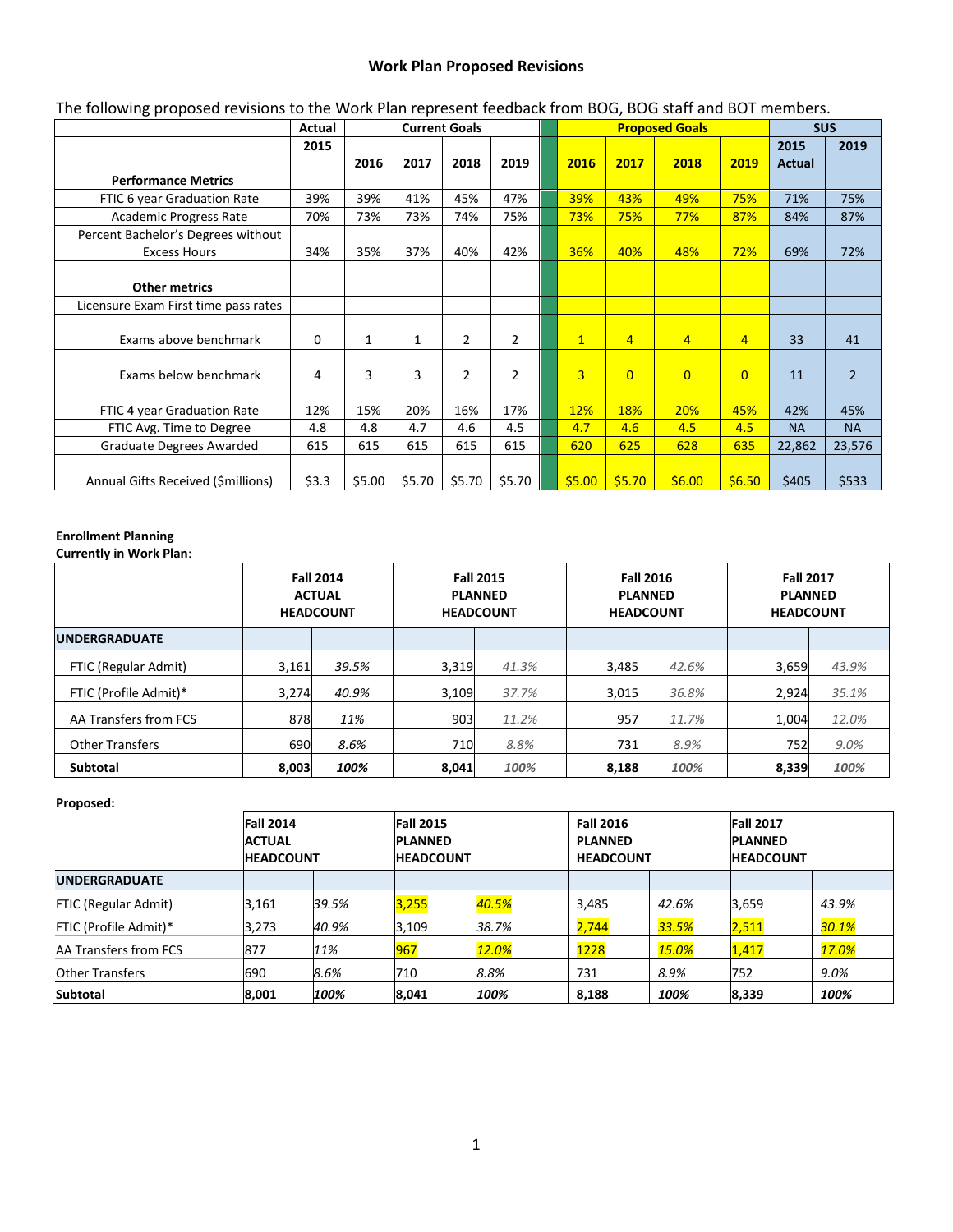## **Planned Enrollment Plan by Residency and Student Level (Florida FTE)**

**Current:**

|                         | <b>Estimated</b><br>Actual | <b>Funded</b> | <b>Planned</b> | Planned | Planned | Planned | Planned        | Planned        | <b>Planned</b><br>Annual<br>Growth |
|-------------------------|----------------------------|---------------|----------------|---------|---------|---------|----------------|----------------|------------------------------------|
|                         | 2014-15                    | 2015-16       | 2015-16        | 2016-17 | 2017-18 | 2018-19 | 2019-20        | 2020-21        | Rate*                              |
| <b>STATE FUNDABLE</b>   |                            |               |                |         |         |         |                |                |                                    |
| <b>Florida Resident</b> |                            |               |                |         |         |         |                |                |                                    |
| LOWER                   | 2,653                      | n/a           | 2,785          | 2,924   | 3,070   | 3,223   | 3,545<br>(10%) | 3,899<br>(10%) | 7.0%                               |
| <b>UPPER</b>            | 2,475                      | n/a           | 2,598          | 2,728   | 2,864   | 3,007   | 3,307<br>(10%) | 3,637<br>(10%) | 7.0%                               |
| GRAD I                  | 305                        | n/a           | 315            | 328     | 342     | 356     | 371            | 387            | 4.2%                               |
| <b>GRAD II</b>          | 809                        | n/a           | 810            | 844     | 879     | 916     | 955            | 995            | 4.2%                               |
| <b>TOTAL</b>            | 6,242                      | n/a           | 6,508          | 6,824   | 7,155   | 7,502   | 8,178          | 8,918          | 6.5%                               |
| <b>Non-Resident</b>     |                            |               |                |         |         |         |                |                |                                    |
| LOWER                   | 246                        | n/a           | 299            | 311     | 319     | 325     | 331            | 342            | 2.7%                               |
| <b>UPPER</b>            | 270                        | n/a           | 267            | 280     | 285     | 291     | 297            | 308            | 2.9%                               |
| <b>GRAD I</b>           | 59                         | n/a           | 60             | 62      | 64      | 66      | 68             | 71             | 3.4%                               |
| <b>GRAD II</b>          | 94                         | n/a           | 96             | 99      | 102     | 106     | 109            | 113            | 3.3%                               |
| <b>TOTAL</b>            | 668                        | n/a           | 722            | 752     | 770     | 788     | 805            | 834            | 2.9%                               |
| <b>TOTAL</b>            |                            |               |                |         |         |         |                |                |                                    |
| LOWER                   | 2,898                      | 4,150         | 3,084          | 3,235   | 3,389   | 3,548   | 3,876          | 4,241          | 6.6%                               |
| <b>UPPER</b>            | 2,745                      | 3,307         | 2,865          | 3,008   | 3,149   | 3,298   | 3,604          | 4,207          | 8.1%                               |
| <b>GRAD I</b>           | 364                        | 773           | 375            | 390     | 406     | 422     | 439            | 458            | 4.1%                               |
| <b>GRAD II</b>          | 903                        | 636           | 906            | 943     | 981     | 1,022   | 1,064          | 1,108          | 4.1%                               |
| <b>TOTAL</b>            | 6,910                      | 8,866         | 7,230          | 7,576   | 7,925   | 8,290   | 8,983          | 10,014         | 6.8%                               |

## **Proposed:**

|                         | <b>Estimated</b>         |                          |                    |                    |                    |                    |                    |                    | Planned<br>Annual |
|-------------------------|--------------------------|--------------------------|--------------------|--------------------|--------------------|--------------------|--------------------|--------------------|-------------------|
|                         | <b>Actual</b><br>2014-15 | <b>Funded</b><br>2015-16 | Planned<br>2015-16 | Planned<br>2016-17 | Planned<br>2017-18 | Planned<br>2018-19 | Planned<br>2019-20 | Planned<br>2020-21 | Growth<br>Rate*   |
| <b>STATE FUNDABLE</b>   |                          |                          |                    |                    |                    |                    |                    |                    |                   |
| <b>Florida Resident</b> |                          |                          |                    |                    |                    |                    |                    |                    |                   |
| LOWER                   | 2,653                    | n/a                      | 2,785              | 2,924              | 3,070              | 3,223              | 3,545<br>(10%)     | 3,899<br>(10%)     | 7.0%              |
| <b>UPPER</b>            | 2,475                    | n/a                      | 2,598              | <b>2,858</b>       | <b>3,145</b>       | 3,460              | 3,806<br>(10%)     | 4,187<br>(10%)     | 10.0%             |
| <b>GRAD I</b>           | 305                      | n/a                      | 315                | 328                | 342                | 356                | 371                | 387                | 4.2%              |
| <b>GRAD II</b>          | 809                      | n/a                      | 810                | 844                | 879                | 916                | 955                | 995                | 4.2%              |
| <b>TOTAL</b>            | 6,242                    | n/a                      | 6,508              | 6,954              | 7,436              | 7,955              | 8,677              | 9,468              | 7.8%              |
| <b>Non-Resident</b>     |                          |                          |                    |                    |                    |                    |                    |                    |                   |
| LOWER                   | 246                      | n/a                      | 299                | 311                | 323                | 336                | 349                | 363                | 4.0%              |
| <b>UPPER</b>            | 270                      | n/a                      | 267                | 278                | 289                | 301                | 213                | 325                | 4.0%              |
| <b>GRAD I</b>           | 59                       | n/a                      | 60                 | 62                 | 64                 | 66                 | 68                 | 71                 | 3.4%              |
| <b>GRAD II</b>          | 94                       | n/a                      | 96                 | 99                 | 102                | 106                | 109                | 113                | 3.3%              |
| <b>TOTAL</b>            | 668                      | n/a                      | 722                | 750                | 778                | 809                | 839                | 872                | 3.8%              |
| <b>TOTAL</b>            |                          |                          |                    |                    |                    |                    |                    |                    |                   |
| LOWER                   | 2,898                    | 4,150                    | 3,084              | 3,235              | 3,393              | <b>3,559</b>       | 3,894              | 4,262              | 6.7%              |
| <b>UPPER</b>            | 2,745                    | 3,307                    | 2,865              | 3,136              | 3,434              | 3,761              | 4,119              | 4,512              | 9.5%              |
| <b>GRAD I</b>           | 364                      | 773                      | 375                | 390                | 406                | 422                | 439                | 458                | 4.1%              |
| <b>GRAD II</b>          | 903                      | 636                      | 906                | 943                | 981                | 1,022              | 1,064              | 1,108              | 4.1%              |
| <b>TOTAL</b>            | 6,910                    | 8,866                    | 7,230              | 7,704              | 8,214              | 8,764              | 9,516              | 10,340             | 7.4%              |